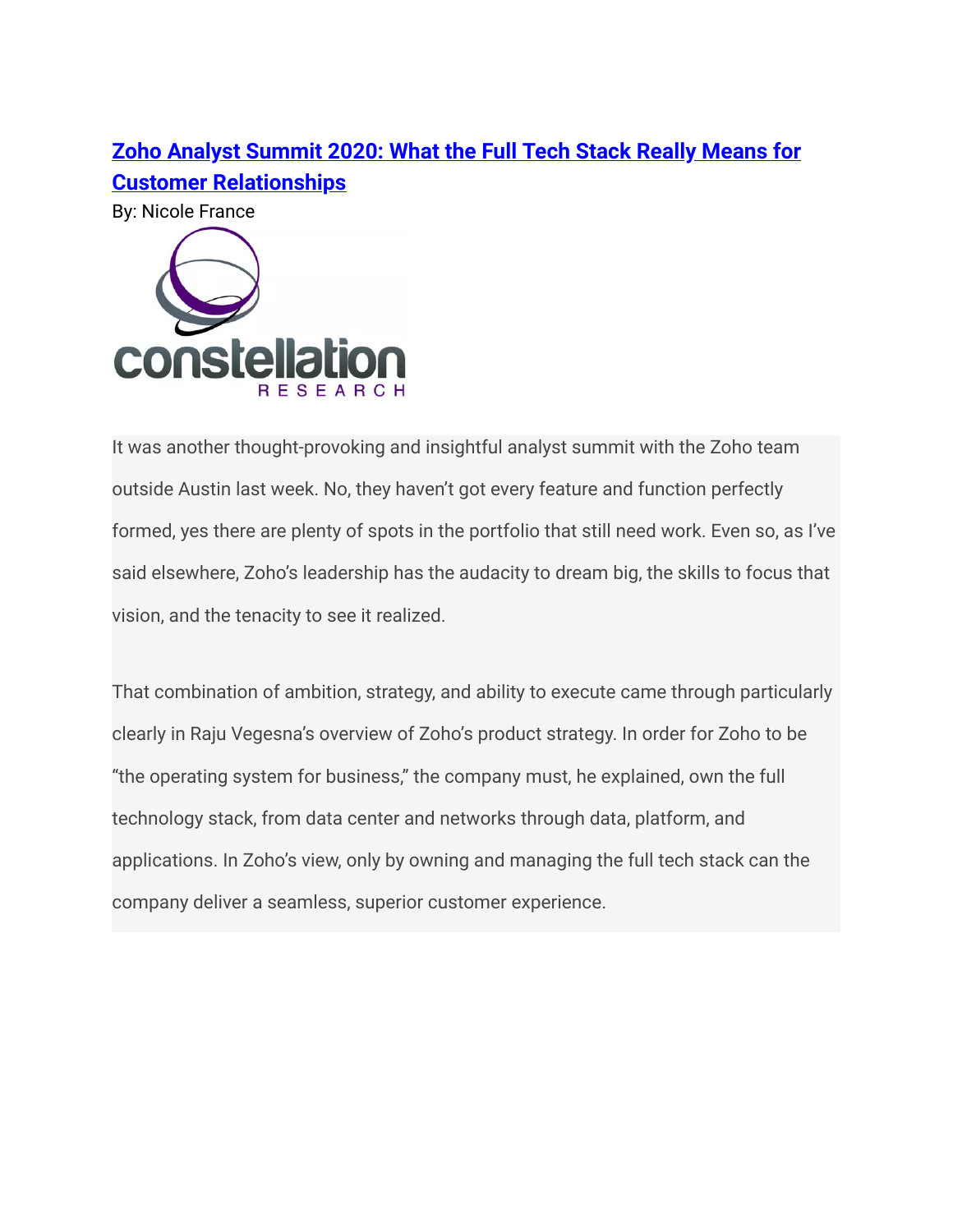

In our world-view, all these layers are *interconnected*.

Note that in this context, "customer experience" refers to Zoho's customers. In effect, this is really the Zoho "user experience"—and for the sake of clarity, that's how I'll refer to it from here on out. Because there's an important connection between how Zoho is building a superior experience for its customers (UX) and how that enables those customers to do the same for their customers (CX).

**This is Raju's point: Purpose-built systems are always more efficient and effective.** No matter how "cheap" and accessible things like generic compute capacity and storage have become, they will never beat the performance of systems designed for a particular use. That's equally true for data center and network design, hardware and software interfaces, even software platforms, applications, and (my addition) business processes. For Zoho to realize the objective of being the operating system for business, all of these layers must be considered and designed together as part of a holistic system. Importantly, this includes things like a unified data model, databases,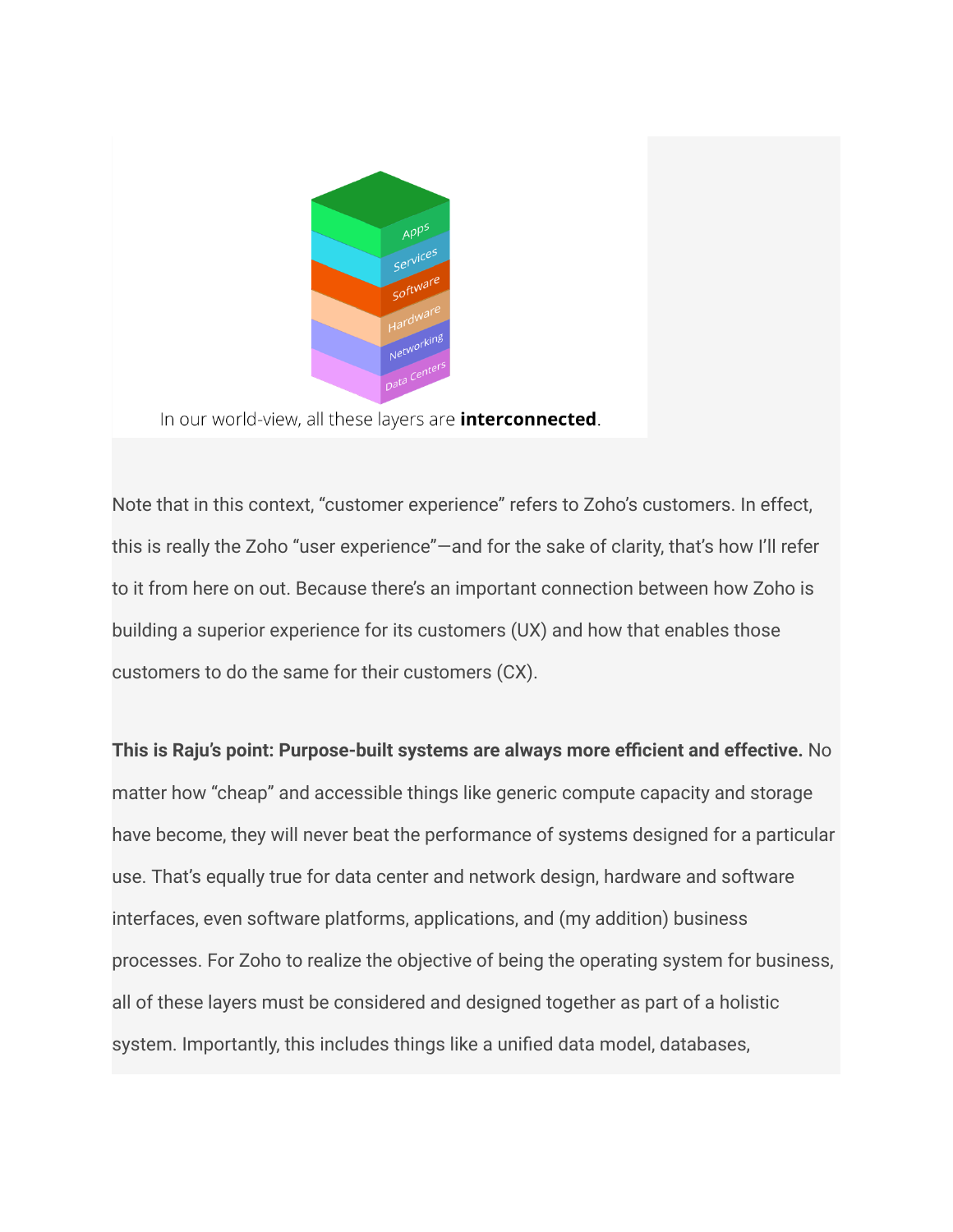microservices, and a development platform.

**Here is mine: If you want to grow a business through durable customer relationships built on great customer experiences, purpose-built systems are essential.** In order to operate an entire business that is centered around customers, your applications and systems must be designed specifically to support a shared, consistent understanding of customers. Every employee in the organization can make the best decisions and take the right action to support customers when they have the information and insights they need. Where applications are easy and intuitive to use (UX), adoption isn't an issue. Individual employees benefit directly from using these applications because they help them do their jobs better (CX). Merely using such tools validates and updates the data they contain. This is how systems become self-reinforcing and self-sustaining—essential to delivering consistently great customer experiences over time.

What's so compelling about Zoho's "full stack" approach to building business applications is that for customers (users), it just works. Zoho has tackled the challenge of creating a unified data model, along with a custom database, that feeds all of its applications. This solves the biggest problems that most companies face when either creating a unified view of their customers or integrating additional applications. Crack this nut and everything else becomes relatively easy.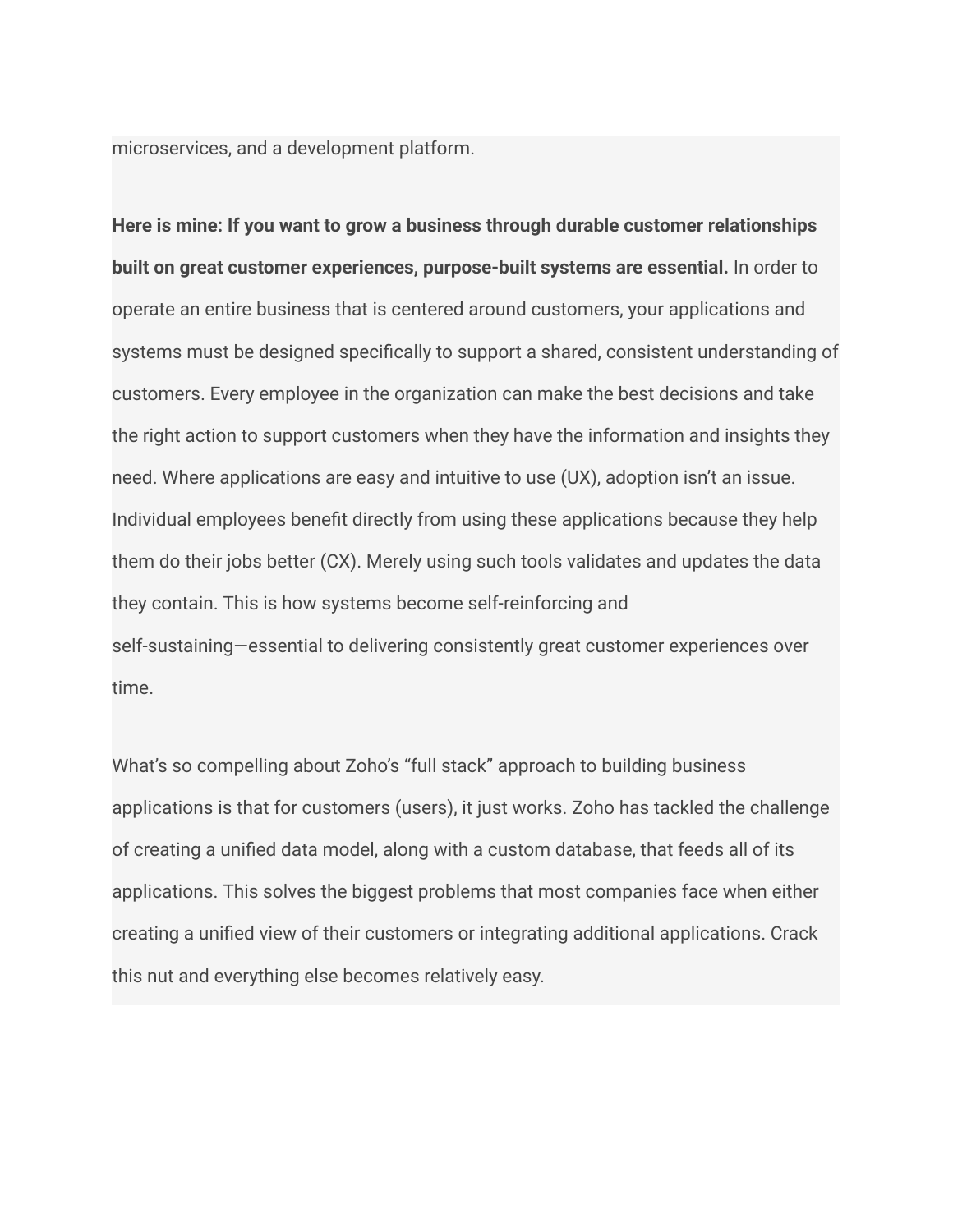

The common data model issue alone makes Zoho a strong contender for any company that wants to change the way it operates in order to be truly customer centric. The range and depth of Zoho's application portfolio, as well as the ease of integration with other applications outside of Zoho, increases the value considerably. Catalyst, Zoho's recently announced serverless development environment, should add another multiple as well. Both independent developers and Zoho customers now have the means to develop their own microservices and apps, for themselves and for the wider community of Zoho users.

There are some drawbacks of course. Zoho's comfort zone is still small and medium-size businesses. The company has the scale to support larger companies, but it is in the early days of developing the support infrastructure for these customers. The challenges here are less about the technology implementation and much more about issues of internal coordination, managing politics, and change management—on a much larger scale.